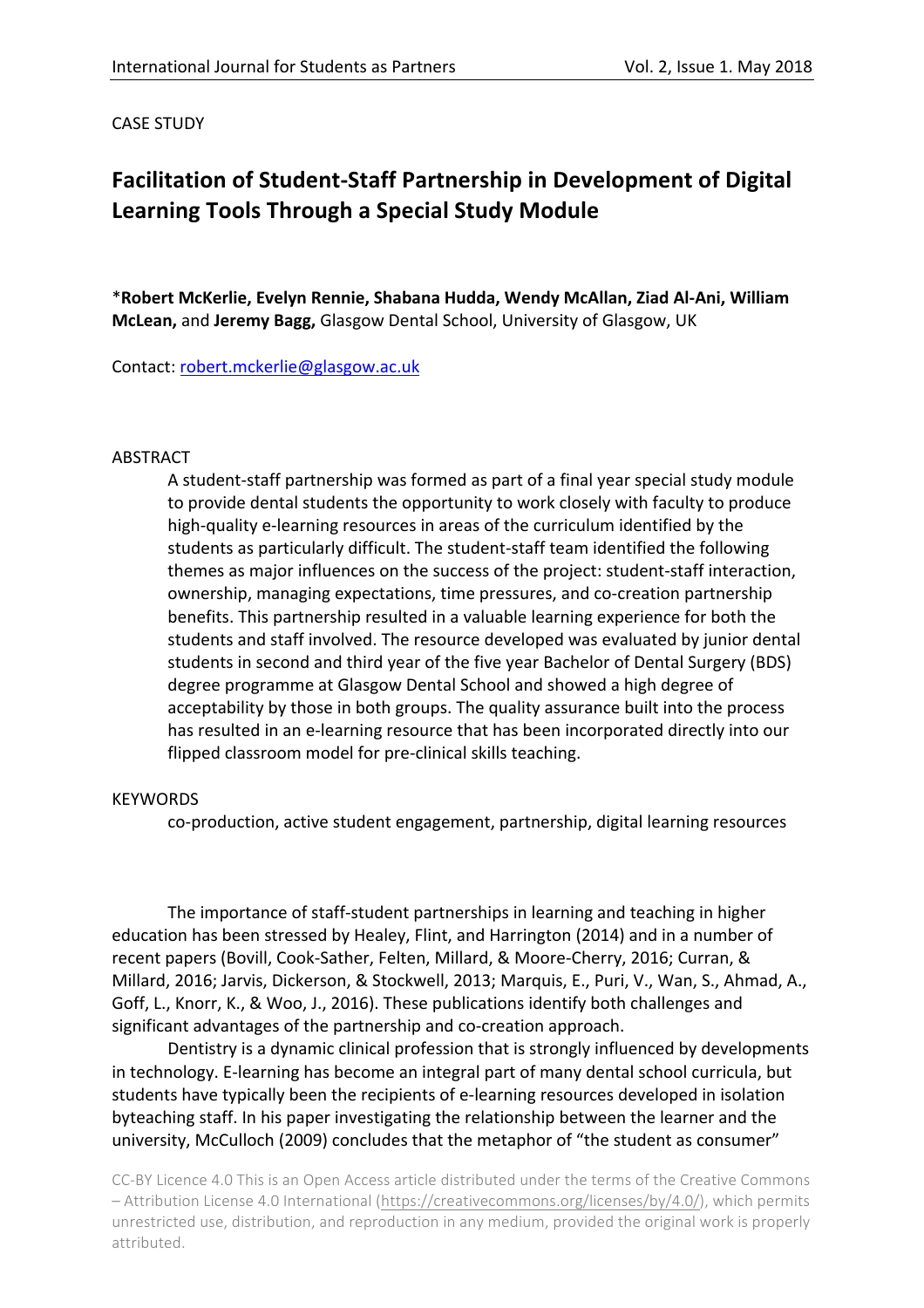implies passivity on the part of the learner who is the "receiver" of a service. However, it is important that as teachers we consider the voices of learners, and one way of achieving this is to involve students as co-producers of e-learning materials. As McCulloch (2009) has indicated, "Co-production requires active engagement with the entire learning process on the part of the student, and sees the student as an active participant in the development of knowledge" (p. 178).

Bovill, Cook-Sather, and Felten (2011) also report on the importance of reconsidering students' roles in their education and repositioning students to take a more active part as co-creators of teaching approaches, course design, and curricula. There are certainly challenges when attempting to co-create learning and teaching materials with learners. Bovill et al. (2016) attempt to address the challenges in co-creation, highlighting a need for transparency to build trust between staff and students. They also state that it may be easier to overcome the challenges of working in partnership when the focus of the partnership is the co-creation of learning and teaching material within an existing course. Their view is that "breaking down traditional teacher-student boundaries, while simultaneously recognising and maintaining the professional standing of academic staff, opens possibilities for redefining and broadcasting understandings of academic expertise in the rapidly changing world of teaching and learning" (p. 206).

United Kingdom (UK) university courses that lead to a degree registrable with the General Dental Council (GDC) must satisfy the intended learning outcomes defined in the GDC document "Preparing for Practice" (General Dental Council, 2015). Since dentists must be competent practitioners upon qualification, much of the Bachelor of Dental Surgery (BDS) programme involves intensive clinical training in addition to the underpinning academic content. As a result, the timetable is busy, and a creative approach is required to identify opportunities for engaging students as co-creators of teaching techniques and materials. However, in common with the initiative of special study modules in many medical curricula (see Byrne, Lewis, & Thompson, 1999), the BDS programme at Glasgow Dental School incorporates a special study module (SSM) option for final-year students. This option offers senior students an opportunity to embark on some additional focused learning in an area of personal interest.

During the 2015/2016 academic session, a new SSM about co-creation of e-learning materials was launched, in which small student groups worked with academic staff and a learning technologist to co-create e-learning packages for use by students in earlier years of the course. The concept was similar to a project in which pharmacy students designed, wrote and developed e-learning teaching materials (see Lam, Au Yeung, Cheung, & McNaught, 2009, for discussion of this project). The case study that follows provides a reflective account from both the student and staff perspective of one of the teams that participated in the first year of this new SSM about co-creation of e-learning materials.

#### DESCRIPTION OF THE PROJECT

The aims of the SSM were to allow students to (a) interact with their peers to identify one aspect of the BDS programme for which they believed e-learning would be beneficial to student learning and (b) work in partnership with staff members to design and develop an e-learning package which would be evaluated by student users. The aspiration was that the co-created resource would become embedded in routine teaching for subsequent years. This new SSM was offered to fifth-year BDS students through a standard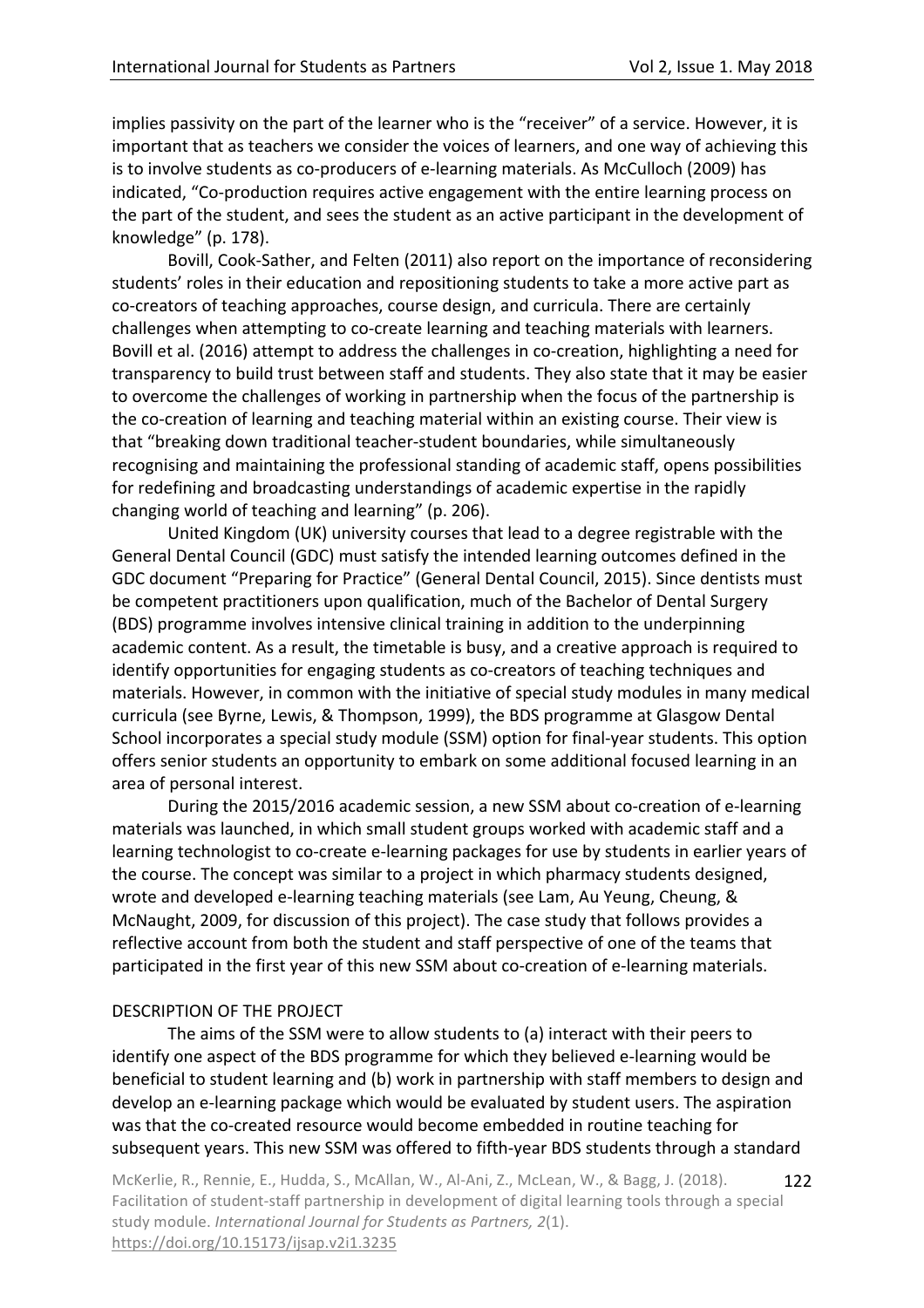process used by module leads to present information on the range of SSMs that are available. 

At the commencement of the module, the student partners met with the core SSM staff (two academic staff and a learning technologist) to discuss the logistics and approach to be taken. Following a review of all existing e-learning resources, including those available via the Scottish Dental Education Online repository, the student partners designed and distributed a questionnaire to senior students to identify areas of the curriculum in which an e-learning package would have helped them in earlier years of the BDS course. A significant number of respondents indicated that an overview package on clinical procedures in endodontics (root canal treatment) would be very valuable. Endodontics is a subject area which involves highly technical, clinically challenging operative procedures for which there was no quality assured, pre-existing digital learning package.

The SSM ran on alternate weeks for a six-month period, during which time the staff members were available twice a week for up to three hours. However, this was flexible and the students determined the extent to which they required staff contact time, dependent upon their support requirements at each stage of the project. A work schedule and timetable for the entire project was developed by working backward from the fixed end date of the module.

All elements of the work package development were initiated and undertaken by the student partners, including storyboarding, scripting, photography, video filming and post production editing. Content was discussed with the subject expert on the staff team to ensure accuracy, and guidance was provided on aspects such as copyright legislation and methods of assessment. An audio-visual expert provided training and guidance for the students on video filming and editing and their voice-over script was checked for accuracy by the academic subject lead before the students recorded the narration. A small number of required images and radiographs that the students could not access themselves were made available upon request from the teaching collections of academic staff. The final highly technical phase, which involved compiling the materials created by the students, was supported by the educational technologist and included compression of the video footage to provide files of a manageable size.

Junior students on the BDS programme completed a questionnaire to evaluate the elearning resource produced, and a summary of the responses is provided in Table 1 below. Dissemination of the work was undertaken through an invitation to the student partners to present their e-learning resource at a Dental School Meeting to which all faculty staff were invited. 

#### REFLECTIONS ON THE PROJECT

This section of this case study provides excerpts from the reflections of each member of the student-staff partnership (i.e. two student partners and four staff partners), each of whom provided written reflections in response to an email request. Each team member has been given a pseudonym and the reflections were categorised into key themes.

Both students and staff participants reported finding the project very rewarding and noted that it offered the students the chance to work closely in partnership with staff, which made it unique in respect to the BDS degree programme at Glasgow.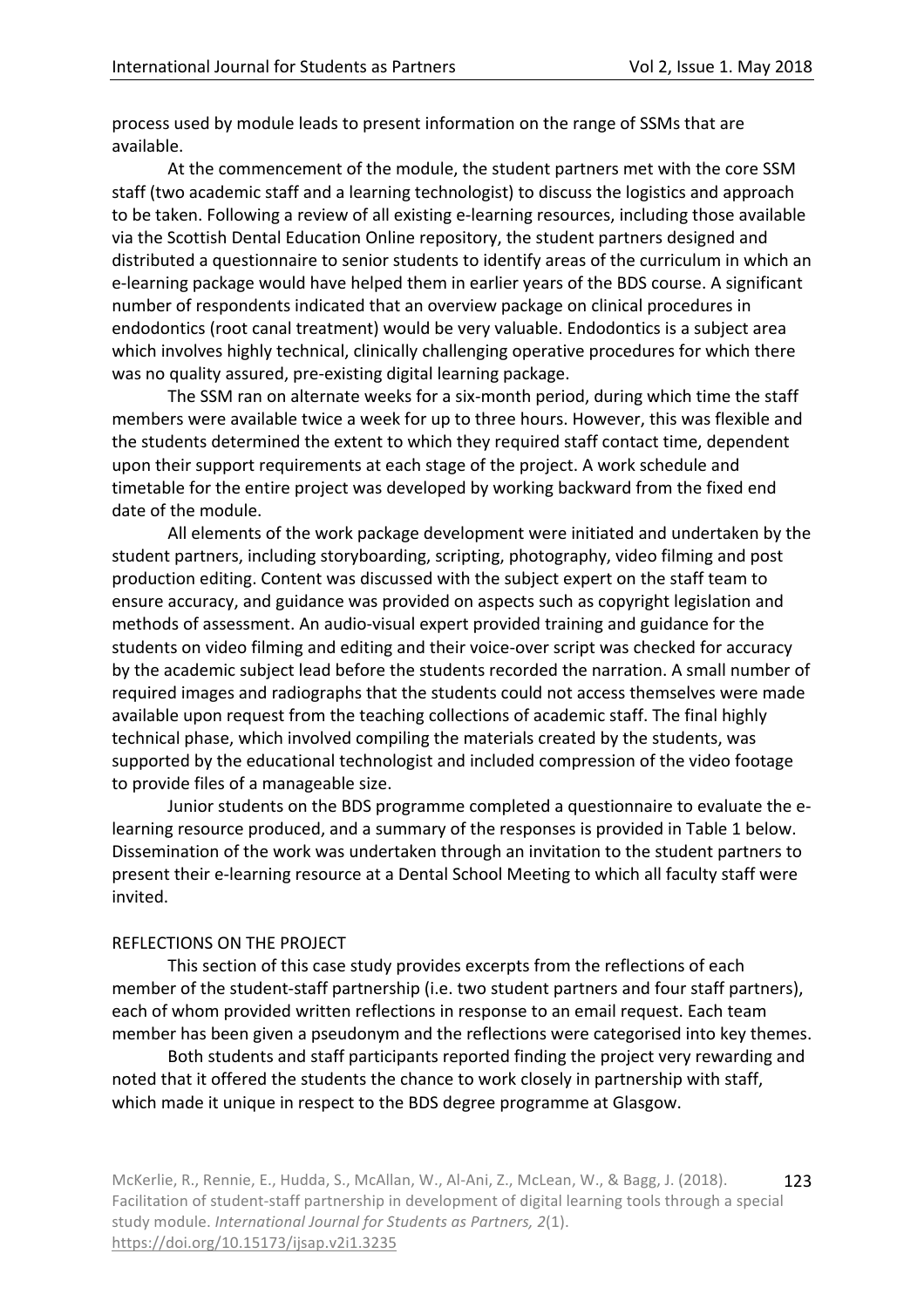### **Student-staff interactions**

The quotes in this section reflect how the interaction between the staff and student members developed. For example, Alex, a staff partner, reflected that "the student partners were slightly hesitant at the beginning; this is a new relationship with staff after all, however they very quickly relished the freedom they had." Janice, a student partner, stated:

I did not know what to expect. . . . Our team consisted of an IT expert who took care of the programming of our learning resource, experts in the specialty topic chosen to ensure the quality of the learning material remained high, teaching staff who were able to guide the team on timelines and targets and lastly us—the students who were able to pin point areas of difficulty amongst our peers and were able to design a tool which we thought would best cater to our learning needs.

The sentiments of "not knowing what to expect" and being "slightly hesitant" reflect the need to break down traditional teacher-student barriers early when students are involved as partners. The last phrase in Janice's comment powerfully highlights the value of student-staff interaction in the development of teaching materials that satisfy learner needs. 

#### **Ownership**

The level of control over the subject matter and the design of the resource was welcomed by the student developers, as Beth, a student partner, indicated: "I liked that the module allowed us to express a level of individuality and creativity, while focusing on a subject of our choosing." This comment highlights the value of switching the traditional role of students as "receivers" of educational material to that of active creators of materials for other learners.

## **Managing expectations**

Ensuring that goals set by students are realistic in relation to the project's time constraints and other available resources is an important role for experienced staff partners, who must exercise this duty without causing disillusionment or loss of motivation. Alex, a staff partner, commented: "My role quickly evolved from encouraging active participation to .... keeping an eye on what was realistic in the time allocated."

## **Time pressures**

Unsurprisingly, time was a major factor for the whole team. The student developers were concerned about managing this project as well as completing a demanding final clinical year of their degree, whilst staff had concerns about their own workload. What the following quotes reflect, however, is the immense satisfaction that followed the effort expended and the recognition by staff that the teaching resource developed actually saved them time in the long term:

When I started the SSM, I knew that it would be hard work. However, I think I initially underestimated the time and dedication needed to make our project a success.  $\dots$  Because the SSM was student led, the success of our project greatly depended on how much effort we were willing to put into it.  $\dots$  The hours spent on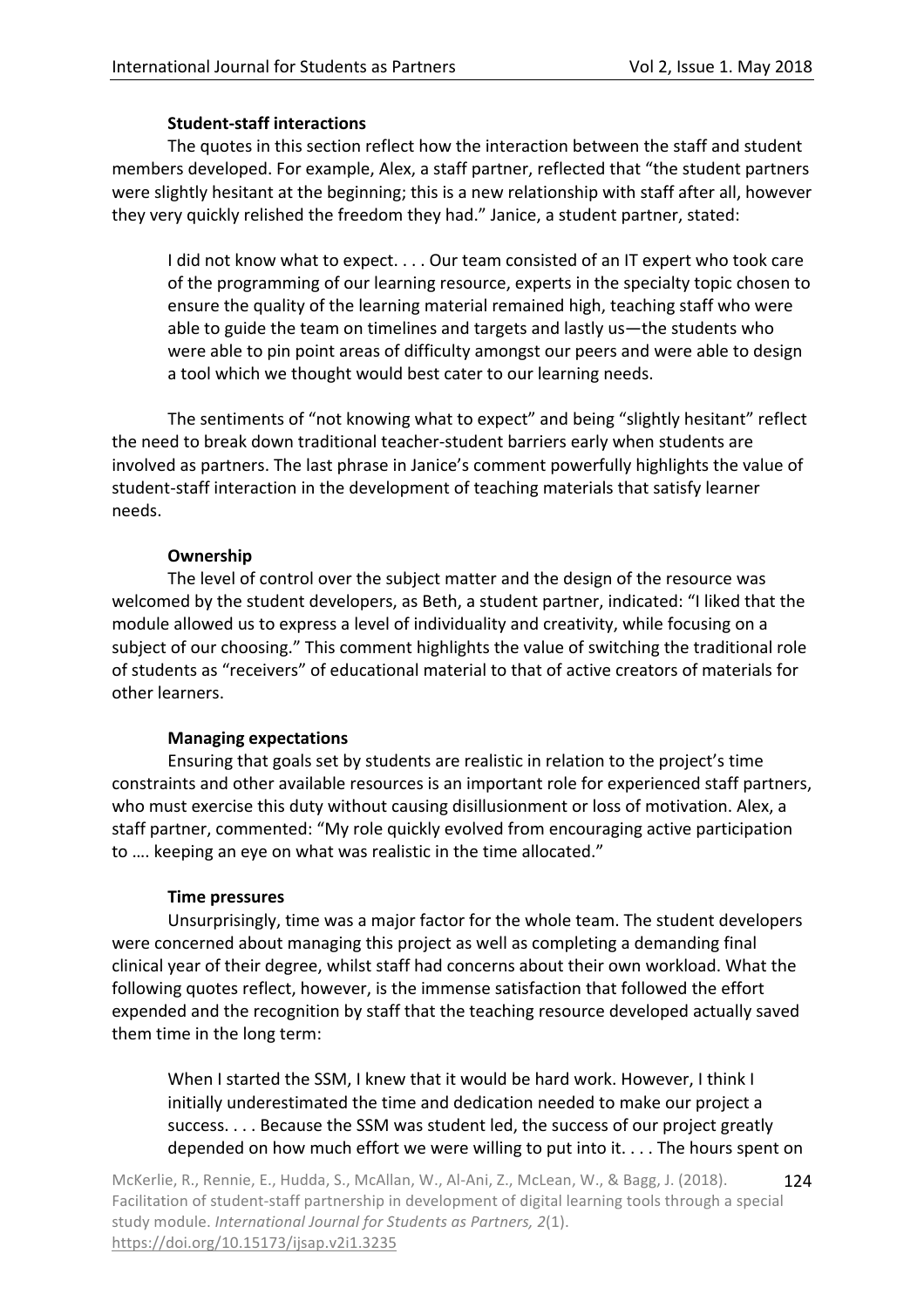the project exceeded the hours spent on any other SSM but I also think the rewards were greater. (Beth, Student Partner)

I had imagined that the task would be an onerous one, swallowing large amounts of time in my already hectic schedule. However, very quickly it became apparent that this would not be the case.  $\dots$  in reality it has saved significant time in the production of teaching material. (John, Staff Partner)

#### **Co-creation partnership benefits**

The experiences of all team members supported the view that it is easier to overcome the challenges of working in partnership when the focus of the partnership is the co-creation of learning and teaching material (Bovill et al., 2016):

I am very proud to have been part of such a hard-working group of students and staff. We created strong relationships with the University of Glasgow staff working on this project with us, who viewed us as peers and not just as students. I believe that this collaboration between students and staff contributed greatly to the success of this project. (Beth, Student Partner)

This SSM also allowed us to work closely with teaching staff who, for the purpose of this SSM, were our colleagues instead of our teachers.  $\dots$  in fact at times we as students were expected to lead the team. It was not as daunting as it seemed and they respected our views and input just as much as we respected theirs. Once we overcame the initial student-teacher barrier the work flow and level of productivity quickly increased and our meetings became quite exciting. (Janice, Student Partner)

Both of these student comments reflect very strongly on the collegial working relationships that developed between the student and staff team members, with little evidence of a hierarchical dynamic.

The ability to achieve this productive and exciting working environment in a short period of time is testament to the positive attitudes and respectfulness of all parties involved. 

For example, Brian, a staff partner, explained that he "[loves] the experience of seeing the students planting the seeds of their own learning packages and then harvesting those plants in a form of high quality, engaging and interactive activity-focused resources." This positivity and respect was echoed by Claire, the Educational Technologist, who wrote:

Having worked with many academic staff  $\dots$ , it was different and quite refreshing to work with the students, with their insights into design and the drive that they showed to complete the project on time.  $\dots$  I was so pleased to see the dynamics of the group develop over time as well as watch their confidence grow in technical as well as "soft" skills like group working. (Claire, Educational Technologist)

In summary, this was a true "win-win" exercise for all parties involved. The students' perception of learning needs and the type of e-learning tool that would satisfy the requirements were combined with the academic and technical skills of the staff members,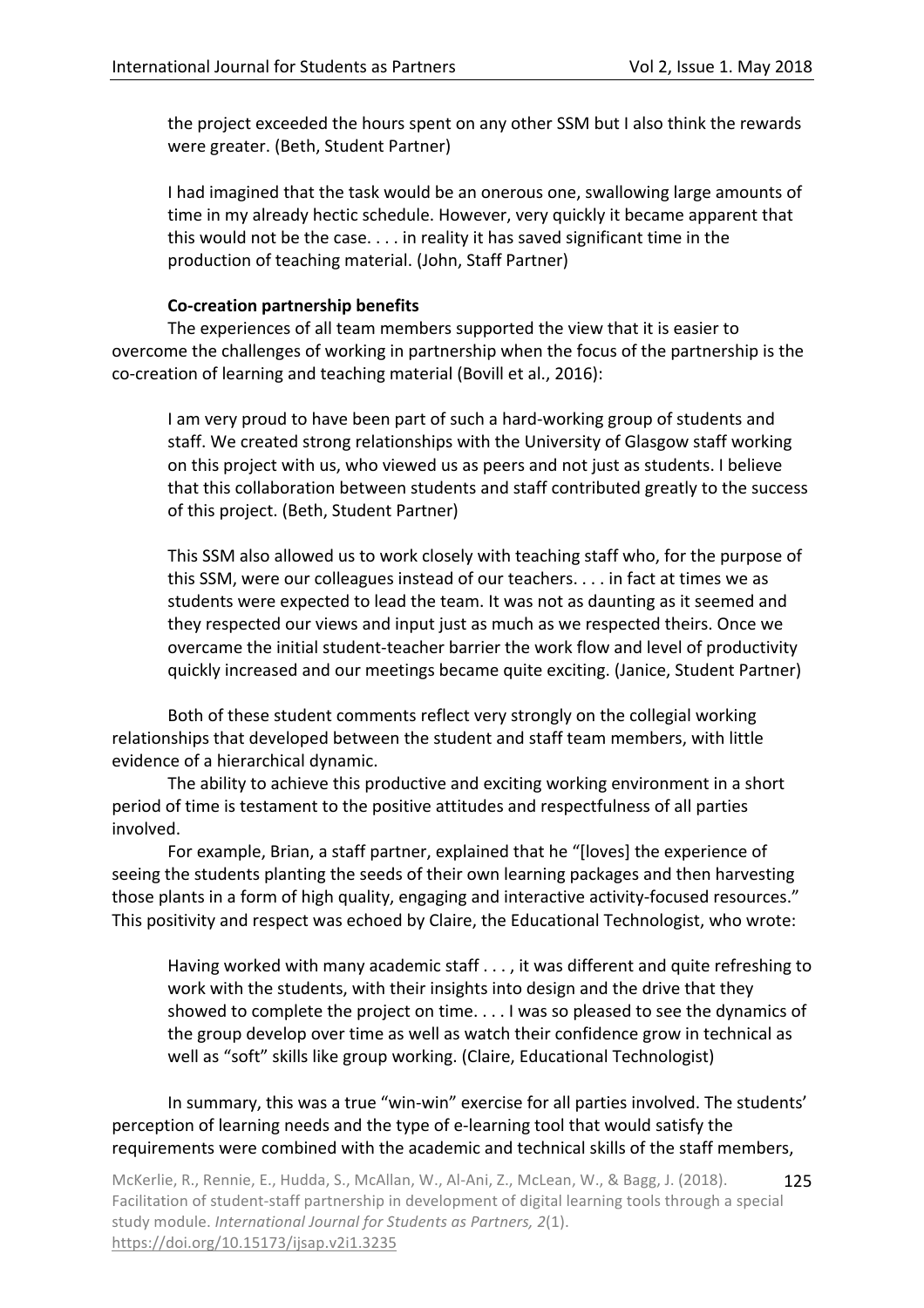with all parties reporting very positively on the experience. The student members gained a significant number of new skills, many of which were transferable graduate attributes, and also gained immense satisfaction from developing a digital learning package that is now used for undergraduate teaching. This is true student-centred learning and teaching in all its forms. 

### STUDENT USER PERSPECTIVE

As part of the SSM, feedback on the packages developed was sought from two groups of undergraduate students using an online questionnaire. This questionnaire, using a five-point Likert scale, asked to what extent respondents agreed with the following statements:

1. The content of the e-learning package was consistent with the intended learning outcomes outlined.

2. The material was set out in a clear and logical way.

3. The self-paced nature of the learning was a good feature of the e-learning package.

4. I would recommend this e-learning package to others.

5. The quiz appropriately tested the material presented within the e-learning package.

6. I would use this e-learning package for revision purposes.

7. The package has improved my understanding of this topic.

One of these groups (BDS 2; n=68) had used the package in a flipped classroom exercise on endodontics, and a second group (BDS 3;  $n=89$ ) had already completed their endodontics pre-clinical skills teaching. Whilst the focus of this paper is on the staff-student co-creation of the e-learning package, the combined data in Table 1 demonstrate the high level of acceptability of the final product by both groups of students surveyed.

| Table 1. Student feedback on the endodontics e-learning package co-created by the |  |
|-----------------------------------------------------------------------------------|--|
| student-staff SSM team (n=157)                                                    |  |

| Statement | Strongly | <b>Disagree</b> | Neutral | Agree | Strongly |
|-----------|----------|-----------------|---------|-------|----------|
|           | disagree |                 |         |       | agree    |
|           |          |                 |         | 67    | 88       |
|           |          |                 |         | 61    | 95       |
|           |          |                 |         | 61    | 95       |
| 4         |          |                 |         | 76    | 76       |
|           |          | 2               | 19      | 85    | 50       |
| 6         |          | 2               | 14      | 66    | 75       |
|           |          | 2               | 30      | 88    | 37       |

## CONCLUSIONS AND FUTURE PLANS

One of the palpable sentiments threaded through the independent reflections is the sense of fulfilment experienced by all the team members as a result of their joint success. This was evident in their personal satisfaction with the excellent working relationship that developed, the digital product itself, the positive feedback from users, and the presentation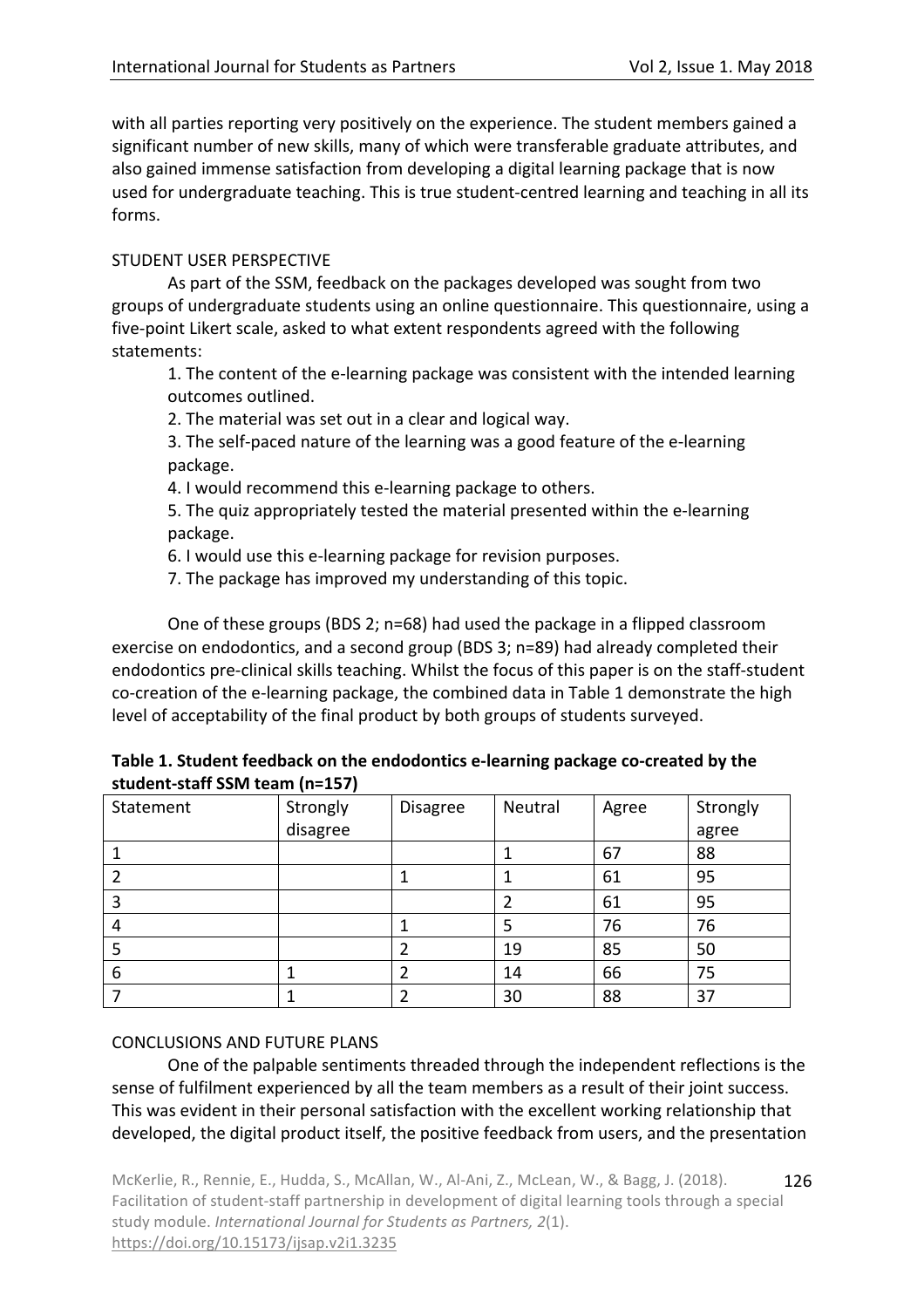by the student and staff joint team, which won the prize for the best presentation at the ninth University of Glasgow Learning & Teaching Conference. It was enlightening for the staff members to see the perspective of the students in the package design, but also an eyeopener for the students about academic life and the effort that is required to produce effective teaching materials.

The reflections from the various stakeholders in this SSM, based on co-creation of digital teaching materials, speak for themselves. The comments by authors quoted in the introduction to this paper about active student engagement in co-creation (McCulloch, 2009; Bovill et al., 2011) came to life during the six-month project, and the possibility of breaking down traditional student-staff boundaries to share expertise and insight into development of learning tools was fully realised. In addition to the valuable learning and experience gained by both student and staff partners, an excellent digital learning resource has been created by students for students. The quality assurance built into the process has resulted in a package that has been incorporated directly into our flipped classroom model for pre-clinical skills teaching (Crothers et al., 2017).

There were, not surprisingly, some challenges that needed to be addressed. The issue of scoping the work in relation to the time available was a particular problem, but guidance from the staff members ensured that aims were achievable. Even so, the students expended considerable effort in their free time to ensure completion, a mark of their commendable enthusiasm and drive.

Following the success of this first year of the e-learning SSM, it has been continued for a second year. Once again, the student-staff working relationships have matured swiftly to result in the completion of two further e-learning packages. On the basis of experience gained, groups will be limited to a maximum of two student partners per project in future years, since this seems to result in a better working dynamic than groups of three student partners. 

We have been extremely fortunate that the students who have chosen this SSM to date have been exceptionally well motivated and engaged and respond well to the inclusive and welcoming behaviours of the staff involved. It is clear that the students who opt for this SSM greatly value the freedom and autonomy it provides within the setting of a clinical programme. The SSM is now a permanently embedded element of the curriculum and we look forward to continued success with this model of co-creating teaching materials for the BDS course. The success of the SSM is evidence that given the right circumstances, coproduction partnerships have a place in professional degree programmes.

# *Ethical approval was granted on*  $1^{st}$  *March 2016 from the University of Glasgow MVLS College Ethics Committee (Ref. No. 200150091).*

#### ACKNOWLEDGEMENTS

The authors would like to acknowledge Christopher Kennedy and Andrew Crothers who assisted the student partners during the e-learning resource production.

#### NOTE ON CONTRIBUTORS

## **Robert McKerlie** *is a lecturer at Glasgow Dental School who has been awarded a Teaching Excellence Award by the University of Glasgow for a Career Distinguished by Significant and*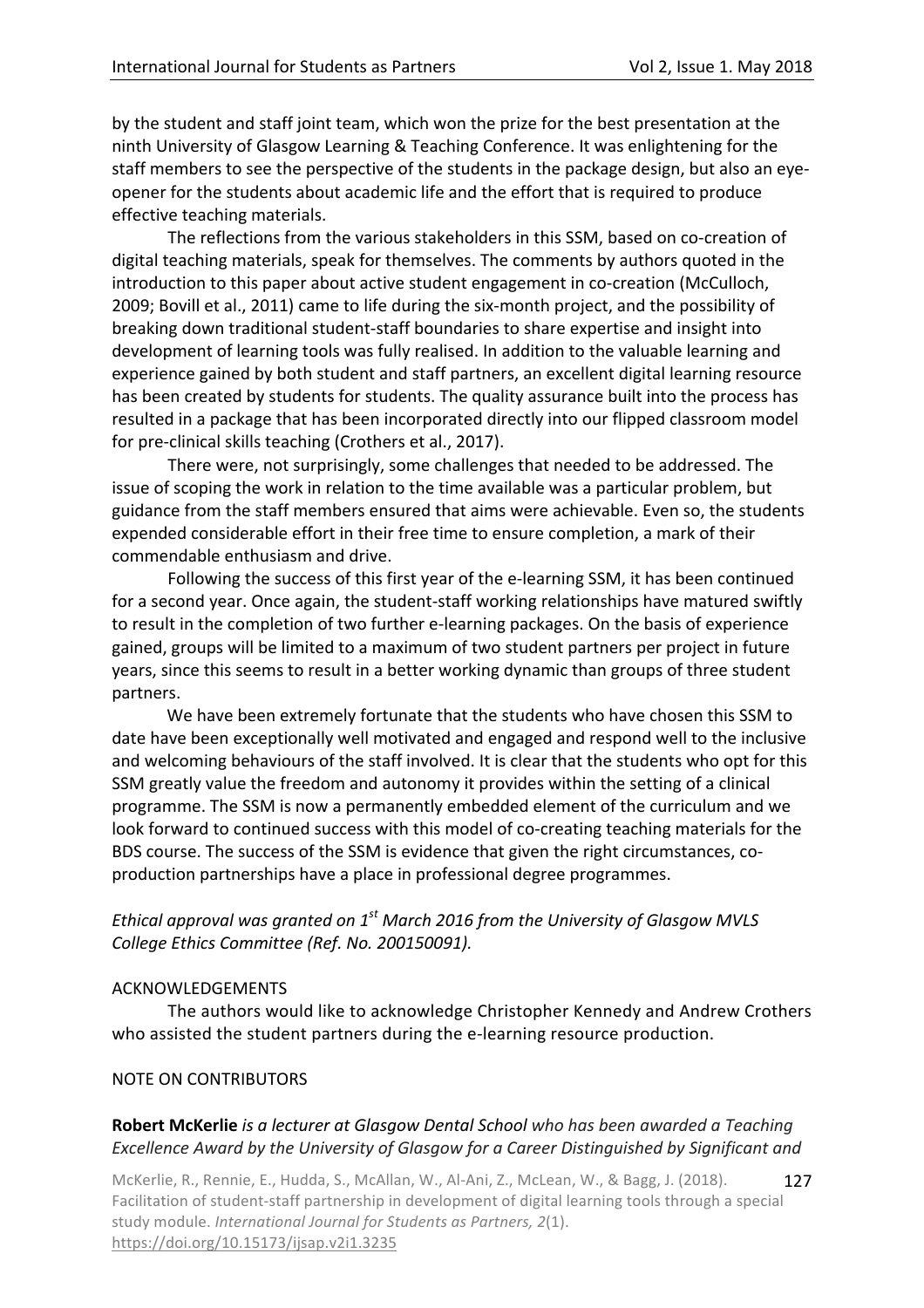*Sustained Commitment to Excellence. Robert's current research interests lie in encouraging active student engagement with technology enhanced learning and teaching.* 

**Evelyn Rennie** graduated with a BDS from the University of Glasgow in 2016. Following *completion of her VT year in Dunbartonshire, she is currently working as an Associate Dentist in Ayrshire, Scotland.* 

**Shabana Hudda** *studied Dentistry at Glasgow University during which time she completed an* intercalated degree in Pharmacology (BSc Dent Sci (Hons)). She completed her training year in Nairn and now resides in London working as a general dentist. She has post graduate *qualifications in facial aesthetics and an interest in academia.* 

**Wendy McAllan** has been an E-learning Systems Developer at Glasgow Dental School for the past 8 years working on a Collaborative Project with all Scottish Dental Schools. Her main areas of interest are Student led E-learning and 3D visualisations including Augmented *Reality.*

**Dr Ziad Al-Ani** *is a Lecturer at Glasgow Dental School. He is the academic lead in the area of* tooth morphology as well as the academic lead for the Scottish Dental Education Online project. His research interests are in dental education and E-Learning.

**Dr William McLean** *is a Senior Clinical Lecturer in Restorative Dentistry at the University of* Glasgow Dental School. He is academic lead for Undergraduate Endodontics. He is also programme co-ordinator for the MSc Endodontics. He is lead for the Glasgow Endodontology Group working on the immunopathobiology and microbiology of endodontic disease.

**Professor Jeremy Bagg** is Head of the University of Glasgow Dental School and a Vice Dean *of the Faculty of Dentistry at the Royal College of Physicians & Surgeons of Glasgow.* 

## REFERENCES

- Bovill, C., Cook-Sather, A., & Felten, P. (2011). Students as co-creators of teaching approaches, course design, and curricula: Implications for academic developers. *International Journal for Academic Development, 16*(2), 133-145. https://doi.org/10.1080/1360144X.2011.568690
- Bovill, C., Cook-Sather, A, Felten, P., Millard, L., & Moore-Cherry, N. (2016). Addressing potential challenges in co-creating learning and teaching: Overcoming resistance, navigating institutional norms and ensuring inclusivity in student-staff partnerships. *Higher Education*, *71*(2), 195-208. https://doi.org/10.1007/s10734-015-9896-4
- Byrne, P. A., Lewis, S. E. M., & Thompson, L. W. (1999). Special study modules: A student's perspective. *Medical Teacher*, *21*(3), 299-301. https://doi.org/10.1080/01421599979572
- Crothers, A., Bagg, J., McKerlie, R. (2017). The flipped classroom for pre-clinical dental skills teaching: A reflective commentary. *British Dental Journal*, 222, 709-713. https://doi.org/10.1038/sj.bdj.2017.409